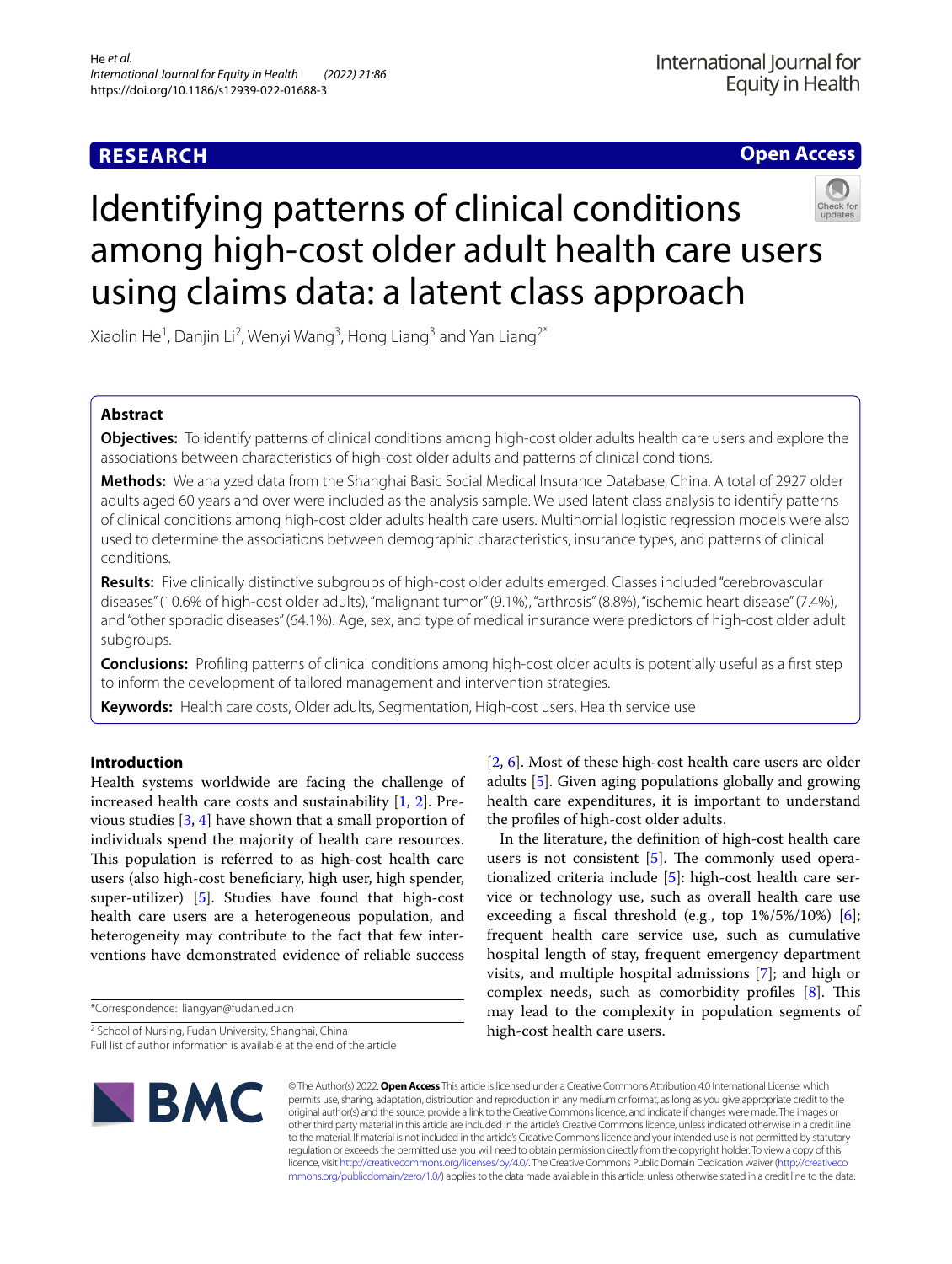Previous studies have supported the segmentation of high-cost health care users on the basis of prior healthcare utilization patterns [\[7](#page-7-6)], complex medical conditions [[9\]](#page-7-8), high cost  $[10]$ , or a combination of these factors  $[11]$  $[11]$ . A concept analysis identifed three main subgroups of high-cost health care users: adults with multiple chronic conditions and functional disability, the frail elderly, and patients under 65 years old with behavioral health condition or disabled [[12](#page-7-11)]. Another scoping review and gap analysis focused on transitional care models for highneed, high-cost adults to reduce low-value utilization [[11\]](#page-7-10). Figueroa et al. [\[13](#page-7-12)] identified two high-need, highcost patient personas across 11 developed countries, using accessible patient-level datasets. In general, this heterogeneous population of high-cost health care users have received much attention recent years. To date, there has been less work published on older adults.

Recent research focused on high-cost older adults has contributed to this feld using data from high or complex needs [[8\]](#page-7-7) or by focusing on specifc populations (such as older populations with type 2 diabetes mellitus [\[14](#page-7-13)]) or settings (such as emergency department visits [\[15\]](#page-7-14)). Such studies have been limited to either specifed older populations, or specifed settings, however, the overall characteristics of high-cost older adults are still not widely understood. Another recognized limitation of current research involves population identifcation [\[16](#page-7-15)]. Although the terminologies of "high-need" and "highcost" are often used alternatively [[11,](#page-7-10) [13,](#page-7-12) [17](#page-7-16)], high-need patients are often emphasized to target care [[16\]](#page-7-15), as they represent a diverse group with high burden of medical comorbidities, social complexity, functional limitations, and disability  $[18]$  $[18]$ . The definition of high-cost patients using health care-related expenditures may inform policy makers to optimize health policies to combat increasing medical spending. However, there is still a lack of empirically derived evidence describing the overall profles of high-cost older adults using alternative defnitions, such as exceeding a fscal threshold.

In addition, previous work in descriptions of high-cost patients is frequently limited by methodology, such as using decision trees to assign patients to hypothesized groups, which can fail to recognize subgroups [[6](#page-7-5)]. Segmentation methods, such as latent class analysis (LCA), provide an opportunity to defne subgroups within a heterogeneous population [[6\]](#page-7-5). LCA is widely used to cluster patients based on clinical conditions [\[19](#page-7-18), [20\]](#page-7-19).

With population aging and increased healthcare expenditures across the world, there is a need to further understand the overall clinical heterogeneity among high-cost older adults health care users (defned by exceeding a fscal threshold). Identifying clinically distinct subgroups of high-cost older adults will beneft further policy design and intervention development. The purpose of this study was to defne empirically derived patterns of clinical conditions among high-cost older adults using social medical insurance claims data and explore the associations between the characteristics of high-cost older adults (age group, sex, type of social medical insurance) and the patterns of clinical conditions.

#### **Methods**

#### **Study population and data sources**

This is a 1-year cross-sectional study designed to explore patterns of clinical conditions among high-cost older adults health care users. We analyzed data from the Shanghai Basic Social Medical Insurance Database, a large public medical insurance claims database that contains 18.4 million enrollees in Shanghai, China, including both Urban Employees' Medical Insurance (UEMI) claims and Urban and Rural Residents' Medical Insurance (URRMI) claims. The Shanghai Basic Social Medical Insurance had a coverage rate of more than 95% for the registered population in Shanghai in 2019. First, we defned the high-cost population as the top 1% [\[6](#page-7-5)] of continuously enrolled individuals according to total health care expenditures during 2019 and selected them as a cohort (*N*=182,513).

Then, we randomly selected 2% of individuals  $(N=3,650)$  in the top 1% expenditures cohort as the sample size. We used Dziak's formula as a reference to determine sample size for latent class analysis [\[21\]](#page-7-20). According to the formula, when the number of items was 15, a medium effect size ( $w=0.30$ ), and a power of 0.80, the recommended sample size was 950 [[21](#page-7-20)]. Considering that we might have a greater number of items than 15 in our fnal analysis, as well as we focused on the older adults, which approximately accounted for 40% of the registered population in Shanghai, we further expanded our target sample size to approximate 2% of the overall high-cost population  $(N=3,650)$ .

Finally, we included adults aged 60 years and over as the analysis sample  $(N=2927)$  (see Supplementary Fig. [1\)](#page-7-21). We used deidentifed data including three major categories of individual-level variables: demographic characteristics, insurance types, and clinical conditions during 2019.

#### **Data defnitions**

Details in the Shanghai Basic Social Medical Insurance database include patient demographics, insurance type, date, health provider code, item of fees, primary diagnosis code, and cost. Using the original diagnostic codes extracted from the database, we created a more limited analytic data set by combining similar variables, selecting variables with high frequency and known to be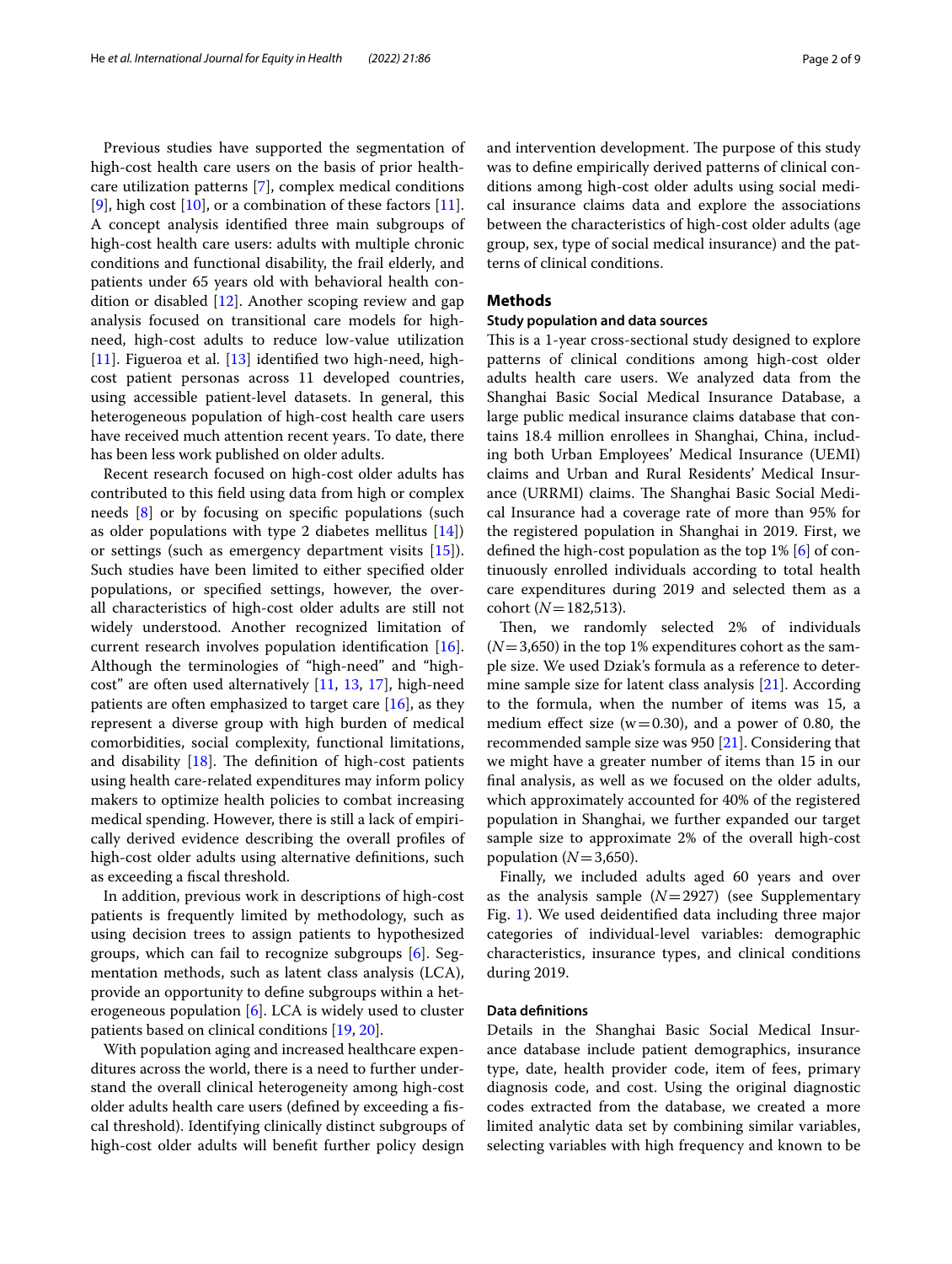important for high-cost health care utilization in China in the literature, and excluding variables that were rare or not informative. Decisions about variables were made by research team consensus (all authors). We used the International Classifcation of Diseases, 10th Revision (ICD-10) grouping methodology to develop indicator variables that captured the presence or absence of clinical conditions based on diagnostic codes in claims data [\[6](#page-7-5)]. A fnal list of 20 clinical conditions was generated for our latent class analysis (Supplementary Table [1](#page-7-22)). For each clinical condition variable, a patient was coded as "yes" if the corresponding diagnostic codes were present during 2019. Patients were actually assigned to the 20 clinical conditions mutually exclusively based on their primary diagnosis on a 1-year cross-sectional basis. In addition, demographic characteristics included sex and age. Insurance types were categorized as UEMI and URRMI.

#### **Analysis**

Descriptive statistics were used to summarize participant characteristics. We used LCA to identify patterns of clinical conditions among high-cost older adults health care users. A series of LCA models ranging from two to six classes were performed for the 2927 high-cost older adults to determine latent classes in patterns of clinical conditions. The optimal model that combines goodness of ft and parsimony was selected based on various statistical ft indices and interpretability [[22\]](#page-7-23). Statistical indices reported here include [\[23](#page-7-24)]: the Akaike Information Criterion (AIC); Bayesian Information Criterion (BIC); sample-size adjusted BIC (aBIC); Lo–Mendell–Rubin likelihood ratio test (LMR); bootstrap likelihood ratio test (BLRT); and an entropy measure. Multinomial logistic regression models were also used to determine the associations between demographic characteristics (age and sex), insurance types, and patterns of clinical conditions. LCA models were conducted in Mplus version 8.0 and all subsequent analyses were performed using Stata SE version 15.1 (StataCorp LLC, College Station, TX, USA).

#### **Results**

#### **Participant characteristics**

Table [1](#page-2-0) presents the participants' characteristics. Among the 2927 older adults, 16.6% (*N*=486) were aged 85 years or over, with  $57.9\%$  ( $N=1,694$ ) aged between 75 and 84 years; 51.0% (*N*=1,493) were women; 85.8%  $(N=2,511)$  were UEMI beneficiaries.

#### **Identifcation of patterns of clinical conditions**

Table [2](#page-3-0) presents the results of LCA. Model ft estimates identifed a six-class solution based on the lowest sample-sized aBIC (41,817.584). However, the aBIC value for a fve-class solution was only slightly higher (41,928.022)

<span id="page-2-0"></span>

| <b>Table 1</b> Participant characteristics ( $N = 2927$ ) |
|-----------------------------------------------------------|
|                                                           |

| Variable                                     | n (%)        |
|----------------------------------------------|--------------|
| Age (years)                                  |              |
| $60 - 74$                                    | 747 (25.5)   |
| $75 - 84$                                    | 1,694 (57.9) |
| > 85                                         | 486 (16.6)   |
| Sex                                          |              |
| Male                                         | 1,434(49,0)  |
| Female                                       | 1,493(51.0)  |
| Medical insurance type                       |              |
| Urban Employees' Medical Insurance           | 2,511 (85.8) |
| Urban and Rural Residents' Medical Insurance | 416 (14.2)   |

compared with the six-class model, and a fve-class model showed the highest entropy, representing the highest certainty of classifcation. Moreover, class interpretability suggested a better fit than a five-class solution. Thus, we chose a fve-class model as the fnal solution (Table [2](#page-3-0)).

The final latent classes were as follows: 1) older adults who presented malignant tumor (9.1% of participants, "malignant tumor"); 2) older adults who presented cerebrovascular diseases (10.6% of participants, "cerebrovascular diseases"); 3) older adults who presented sporadic diseases, such as lung and bronchial diseases, other types of heart disease, hypertension, diabetes, and other diseases (64.1% of participants, "other sporadic diseases", defned as cardio-vascular and pulmonary and others in this study); 4) older adults who presented ischemic heart disease (7.4% of participants, "ischemic heart disease"); and 5) older adults who presented arthrosis (8.8% of participants, "arthrosis"). Table [3](#page-3-1) presents the proportion of the 2927 high-cost older adults within each latent class assignment having each clinical condition category.

#### **Associations between participant characteristics and patterns of clinical conditions**

Table [4](#page-4-0) presents the results of multinomial logistic regression analyses.

#### *Malignant tumor versus other sporadic diseases*

Older adults aged 85 years or over (odds ratio [OR] 0.44, 95% confdence interval [CI]: 0.23–0.83) or with URRMI (OR 0.61, 95% CI: 0.39–0.92) were less likely to be in the malignant tumor class than in the other sporadic disease class. Older adults aged between 75 and 84 years (OR 1.89, 95% CI: 1.35–2.63) were more likely to be in the malignant tumor class than in the other sporadic disease class.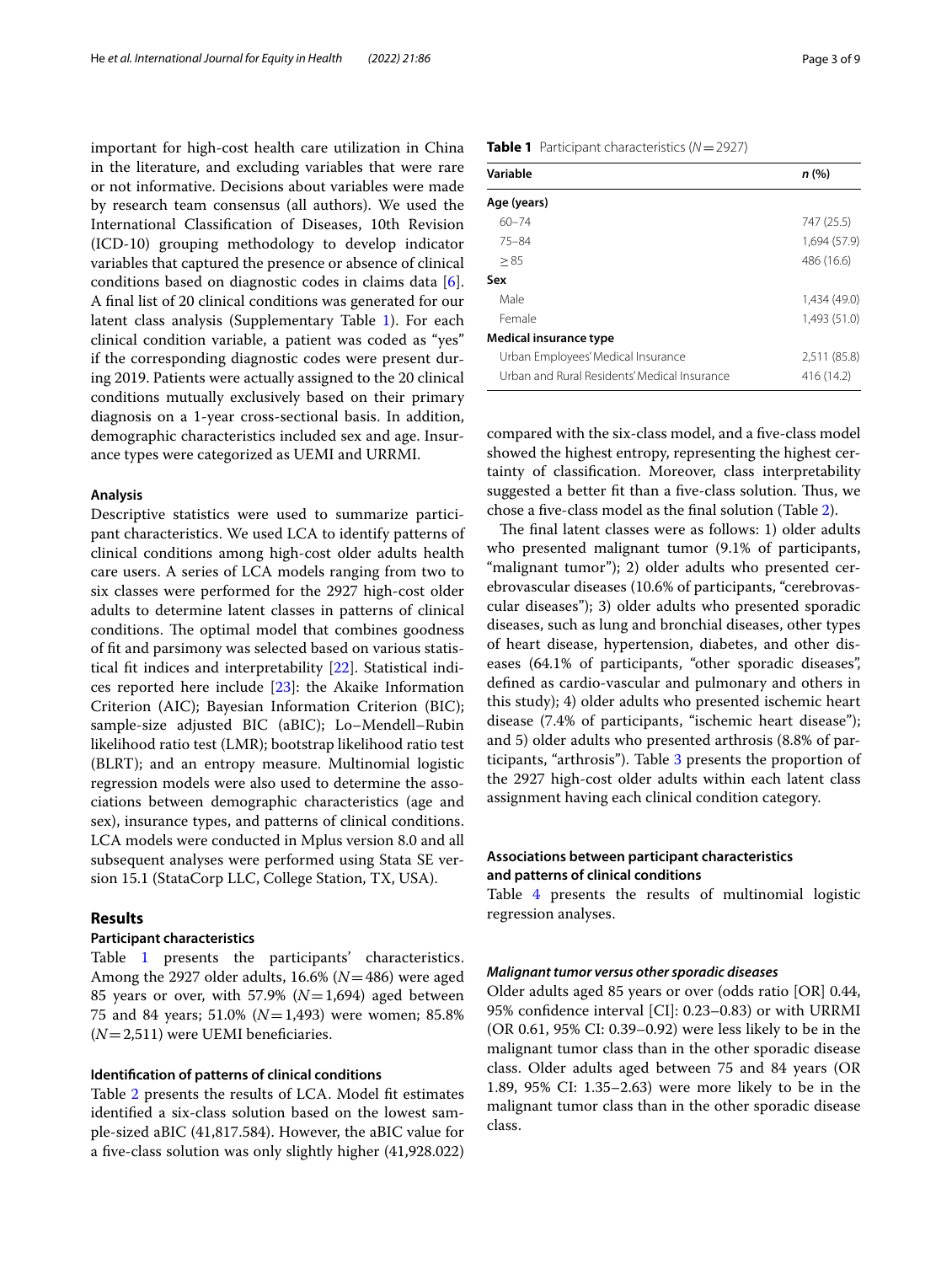| <b>Classes</b> | AIC        | BIC        | aBIC       | Entropy | <b>LMR</b> | <b>BLRT</b> |
|----------------|------------|------------|------------|---------|------------|-------------|
|                | 43.913.071 | 44.197.974 | 44.067.684 |         | < 0.0001   | < 0.0001    |
| 3              | 43.079.382 | 43.510.210 | 43.313.187 |         | < 0.0001   | < 0.0001    |
| 4              | 42.231.971 | 42,808,725 | 42.544.968 |         | < 0.0001   | < 0.0001    |
|                | 41.535.833 | 42.258.512 | 41,928.022 |         | < 0.0001   | < 0.0001    |
| 6              | 41,346.203 | 42.214.808 | 41.817.584 | 0.918   | < 0.0001   | < 0.0001    |

#### <span id="page-3-0"></span>**Table 2** LCA model fit statistics

*AIC* Akaike information criterion, *BIC* Bayesian information criterion, *aBIC* sample-size-adjusted BIC, *LMR p*-value for the Lo–Mendell–Rubin likelihood ratio test, *BLRT p*-value for the bootstrap likelihood ratio test, *LCA* latent class analysis

<span id="page-3-1"></span>**Table 3** Proportion of 2927 high-cost older adults within each latent class assignment having each clinical condition category

|                                                          | Class 1                | Class <sub>2</sub>          | Class 3                    | Class 4                          | Class 5          |
|----------------------------------------------------------|------------------------|-----------------------------|----------------------------|----------------------------------|------------------|
|                                                          | <b>Malignant tumor</b> | Cerebrovascular<br>diseases | Other sporadic<br>diseases | <b>Ischemic heart</b><br>disease | <b>Arthrosis</b> |
| Thyroid Disease                                          | $\Omega$               | $\Omega$                    |                            | $\Omega$                         | $\Omega$         |
| <b>Diabetes</b>                                          | $\Omega$               | 0                           | 6                          | 0                                | ∩                |
| Hypertension                                             | $\Omega$               | U                           |                            | 0                                | U                |
| Ischemic heart disease                                   | $\left( \right)$       |                             |                            | 100                              |                  |
| Other types of heart disease                             | ∩                      | U                           | 8                          | 0                                | ∩                |
| Cerebrovascular diseases                                 | ∩                      | 100                         |                            |                                  |                  |
| Other vascular diseases                                  | 0                      | 0                           |                            |                                  | 0                |
| Lung and bronchial diseases                              | $\Omega$               |                             | 11                         |                                  | U                |
| Arthrosis                                                | ∩                      | 0                           | $\cap$                     |                                  | 100              |
| Spondylosis                                              | $\Omega$               | 0                           |                            |                                  | $\Omega$         |
| Other back diseases (related to<br>intervertebral discs) | $\Omega$               | 0                           |                            |                                  | 0                |
| Nephritis                                                | $\Omega$               | $\Omega$                    |                            | ∩                                | 0                |
| Renal failure                                            | 0                      | 0                           |                            |                                  | 0                |
| Stones                                                   | $\cap$                 | ∩                           |                            |                                  | ∩                |
| Gastric diseases                                         | 0                      | 0                           |                            |                                  | ∩                |
| Intestinal diseases                                      | $\Omega$               | 0                           |                            |                                  | 0                |
| Liver diseases                                           | $\Omega$               | Ω                           |                            |                                  | ∩                |
| Biliary and pancreatic diseases                          | $\Omega$               | Ω                           |                            |                                  |                  |
| Malignant tumor                                          | 100                    | ( )                         |                            |                                  |                  |
| Benign tumor                                             | $\Omega$               | 0                           |                            |                                  | Λ                |
| Percentage of cohort                                     | 9.1                    | 10.6                        | 64.1                       | 7.4                              | 8.8              |

#### *Cerebrovascular diseases versus other sporadic diseases*

Older adults aged between 75 and 84 years (OR 0.70, 95% CI: 0.53–0.94) or with URRMI (OR 0.62, 95% CI: 0.42–0.92) were less likely to be in the cerebrovascular diseases class than in the other sporadic disease class. Older adults aged 85 years or over (OR 1.48, 95% CI: 1.05–2.07) were more likely to be in the cerebrovascular diseases class than in the other sporadic disease class.

#### *Ischemic heart disease versus other sporadic diseases*

Female patients (OR 0.72, 95% CI: 0.54–0.97) or patients with URRMI (OR 0.52, 95% CI: 0.31–0.86) were less likely to be in the ischemic heart disease class than in the other sporadic disease class. Older adults aged 85 years or over (OR 1.53, 95% CI: 1.02–2.31) were more likely to be in the ischemic heart disease class than in the other sporadic disease class.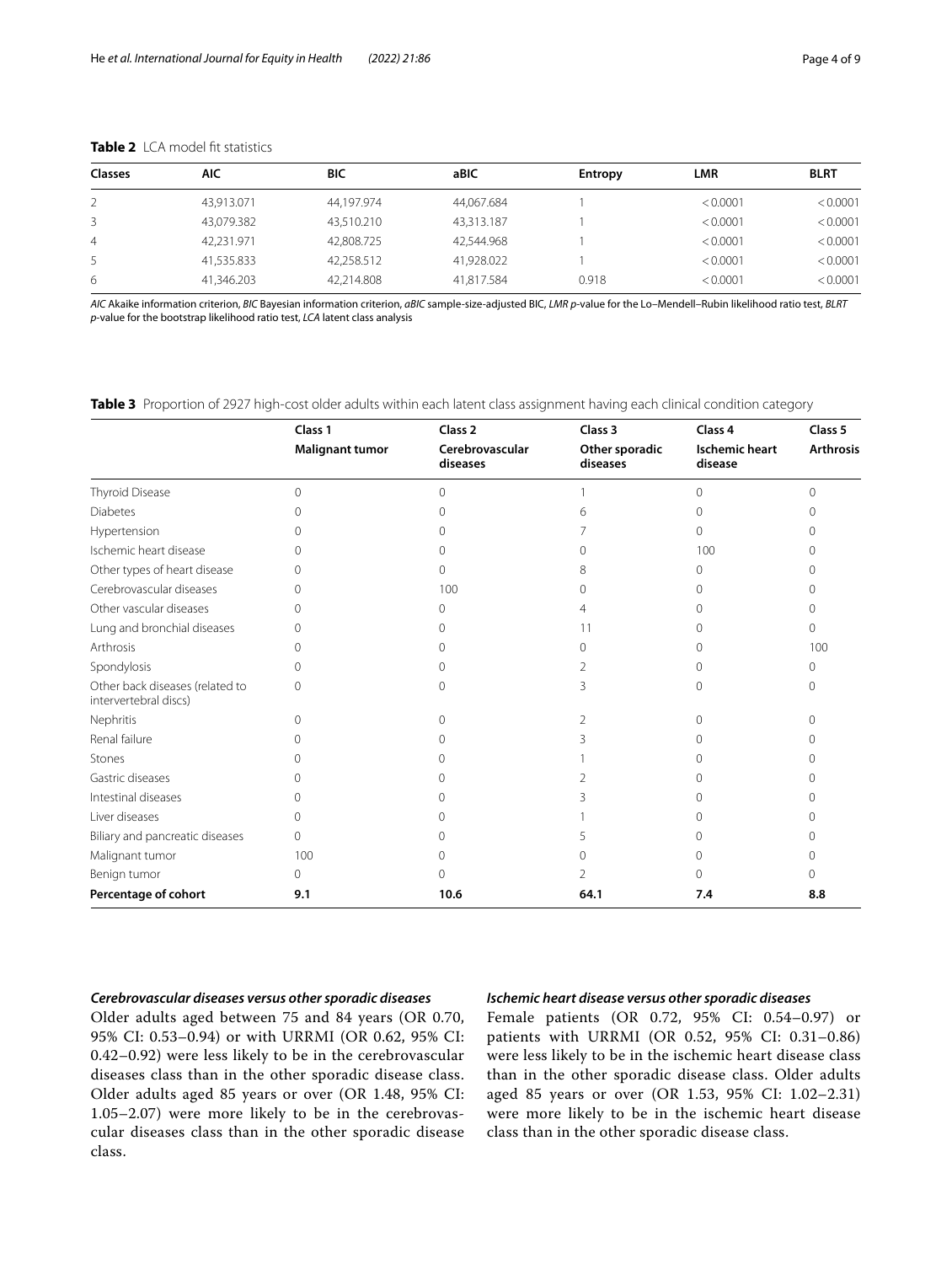<span id="page-4-0"></span>**Table 4** Associations between participant characteristics and patterns of acute and chronic conditions

| <b>Characteristics</b>              | Patterns of acute and chronic conditions (other sporadic diseases) |                          |                        |                       |  |  |
|-------------------------------------|--------------------------------------------------------------------|--------------------------|------------------------|-----------------------|--|--|
|                                     | <b>Malignant tumor</b>                                             | Cerebrovascular diseases | Ischemic heart disease | <b>Arthrosis</b>      |  |  |
|                                     | OR (95% CI)                                                        | OR (95% CI)              | OR (95% CI)            | OR (95% CI)           |  |  |
| Age (reference: 60-74), years       |                                                                    |                          |                        |                       |  |  |
| $75 - 84$                           | 1.89*** (1.35–2.63)                                                | $0.70*$ (0.53-0.94)      | $0.86(0.61 - 1.20)$    | $1.12(0.81 - 1.53)$   |  |  |
| > 85                                | $0.44*$ (0.23-0.83)                                                | $1.48*$ (1.05-2.07)      | $1.53*(1.02 - 2.31)$   | $1.13(0.75 - 1.71)$   |  |  |
| Sex (reference: male)               |                                                                    |                          |                        |                       |  |  |
| Female                              | $0.95(0.73 - 1.23)$                                                | $0.82(0.64 - 1.05)$      | $0.72*$ (0.54-0.97)    | $2.22***$ (1.67-2.95) |  |  |
| Medical insurance (reference: UEMI) |                                                                    |                          |                        |                       |  |  |
| <b>URRMI</b>                        | $0.60*$ (0.39-0.92)                                                | $0.62*$ (0.42-0.92)      | $0.52*(0.31-0.86)$     | $1.17(0.83 - 1.64)$   |  |  |
| IRchi <sup>2</sup>                  | $152.09***$                                                        |                          |                        |                       |  |  |

*UEMI* Urban Employees' Medical Insurance, *URRMI* Urban and Rural Residents' Medical Insurance, *OR* odds ratio, *CI* confdence interval, *LR* likelihood ratio

 $p$  < 0.05

\*\* *p*<0.01

 $*** p < 0.001$ 

#### *Arthrosis versus other sporadic diseases*

Female patients (OR 2.22, 95% CI: 1.67–2.95) were more likely to be in the arthrosis class than in the other sporadic disease class.

#### **Total aggregate and average per patient spending, for latent classes**

Figure [1](#page-4-1) presents the results of total aggregate and average per patient spending, for latent classes. Total aggregate spending is greatest in class 3, due to the large class size. Average per patient annual spending is greatest in class 2 "cerebrovascular disease", and is least in class 1.

#### **Discussion**

Using the public medical insurance claimants' data in Shanghai, China, we took a cross-sectional analysis of the top 1% older adults and identifed fve meaningful patterns of clinical conditions. We also explored the

<span id="page-4-1"></span>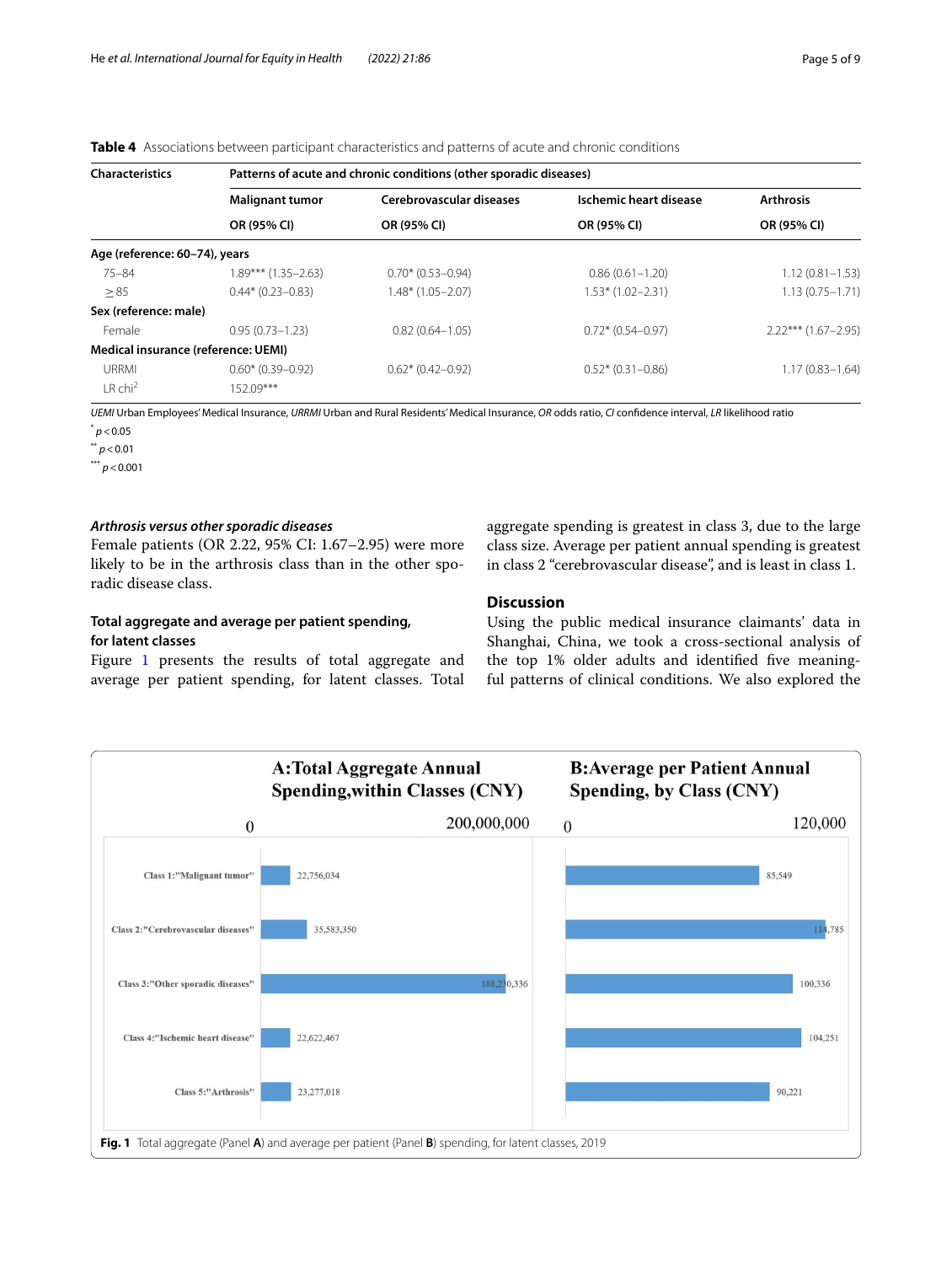associations between characteristics of high-cost older adults and patterns of clinical conditions. The finding provides policy implications on disease burden cost, disease prevention, and care management not only for China, but also for other developing countries facing the challenge of rapid population aging.

In this study, we applied LCA to high-cost older adults and identifed fve empirically derived subgroups of clinical conditions. Four single-condition subgroupings of high-cost older adults accounted for relatively small proportions. The "other sporadic diseases" subgroup comprised most (64.1%) high-cost older adults. Among four single-condition subgroupings, we found similar portions, with the "cerebrovascular diseases" subgroup having the highest proportion (10.6%), followed by the "malignant tumor" (9.1%), "arthrosis" (8.8%), and "ischemic heart disease" (7.4%) subgroups. To the best of our knowledge, this was the frst study using social medical insurance claims data to defne meaningful subgroups of high-cost older adults in China. Identifcation of these clinical condition-based subgroups may help policy makers to understand the diverse characteristics of high-cost older adults and deliver tailored interventions for each subgroup.

The subgroups shared a number of similarities with other typologies, particularly that described by Buja et al. [[8\]](#page-7-7) who focused on a cohort of high-need, high-cost elderly patients and identifed fve disease clusters: "metabolic-ischemic heart diseases," "neurological and mental disorders," "cardiac diseases such as congestive heart failure and atrial fbrillation," "respiratory conditions," and "neoplasms." Similar to the present study, Davis et al. [\[6](#page-7-5)] identifed seven classes among high-cost adults, namely, "neurologic and catastrophic conditions," "diabetes with multiple comorbidities," "acute illness superimposed on chronic conditions," "end-stage renal disease," "conditions requiring highly specialized care," "cardiopulmonary conditions," and "patients with few comorbidities." Detailed comparisons with subgroups of high-cost patients are limited due to diferent data sources and diferent defnitions of high-cost health care users [\[5](#page-7-4)].

A notable fnding from this analysis is that the largest proportion of high-cost older adults were classifed into the subgroup defned as "other sporadic diseases," indicating complex and multiple comorbid conditions. This fnding has important economic and policy implications for health care systems. Older adults with multiple clinical conditions have complex health care needs [\[8](#page-7-7)] and are the target population to improve savings in costs of care. An integrated care approach involving complex case management, disease management, and care coordination is needed to develop interventions to manage high and costly health care use [\[5\]](#page-7-4). Our findings support policy makers focusing on these complex older patients in developing clinical practice guidelines [[24\]](#page-7-25) to improve evidence-based management.

Single-condition subgroups also have policy implications. In this data-driven analysis, "cerebrovascular diseases," "malignant tumor," "arthrosis," and "ischemic heart disease" emerged as distinct subgroups. These conditions matched with the increasing rate of disease incidence. Cardiovascular disease and cancer were the top two causes of death in China [\[25\]](#page-7-26). From 2015 to 2020, the total incidence of cancer in China increased from 3.9 million to 4.6 million  $[26]$  $[26]$ . The top two diseases of prevalence among middle-aged and elderly people in China were hypertension, arthritis or rheumatism [\[27](#page-7-28)]. Such disease profles may be partly due to the rapid socioeconomic development and urbanization in China in the past decades [[26,](#page-7-27) [28\]](#page-7-29). It is worth to mention that the claim data may under-estimate the situation, as some care which is not covered by the public medical insurance is not recorded. Our fnding suggests that better healthcare policies are required to enhance disease prevention, early detection, and efective treatments to reduce the healthcare expenditure in the long run. These subgroups should be the focus of future work to improve health system efficiency in managing high-cost older adults. Although previous intervention studies aiming to limit unnecessary high health care utilization among patients with cerebrovascular diseases have shown considerable heterogeneity, some robust evidence is important, such as team-based care models, support for transitional care, and use of post-acute rehabilitation [\[29](#page-8-0)]. For cancer patients, previous research indicates that cost drivers (such as prescription medications, office-based visits, and inpatient hospitalization) may difer by types of cancer [[30\]](#page-8-1), and admission to the intensive care unit is associated with high costs  $[31]$  $[31]$ . The economic burden of musculoskeletal diseases is also reported as a public concern with population aging [[32\]](#page-8-3). In our study, we focused on the top 1% of social medical insurance benefciaries, and ischemic heart disease was identifed as a cluster among high-cost older adults, which was consistent with a previous study focusing on older adults with complex health care needs [[8](#page-7-7)]. Our study represents an initial step to understand high-cost older adults by each segment to inform the development of tailored interventions and policy measures.

Our results support some identifable predictors of these subgroups. Age, sex, and type of medical insurance were predictors of subgroups in high-cost older adults. Compared with the "other sporadic diseases" subgroup, older adults aged between 75 and 84 years were more likely to be the "malignant tumor" subgroup, and those aged 85 years and over were more likely to be the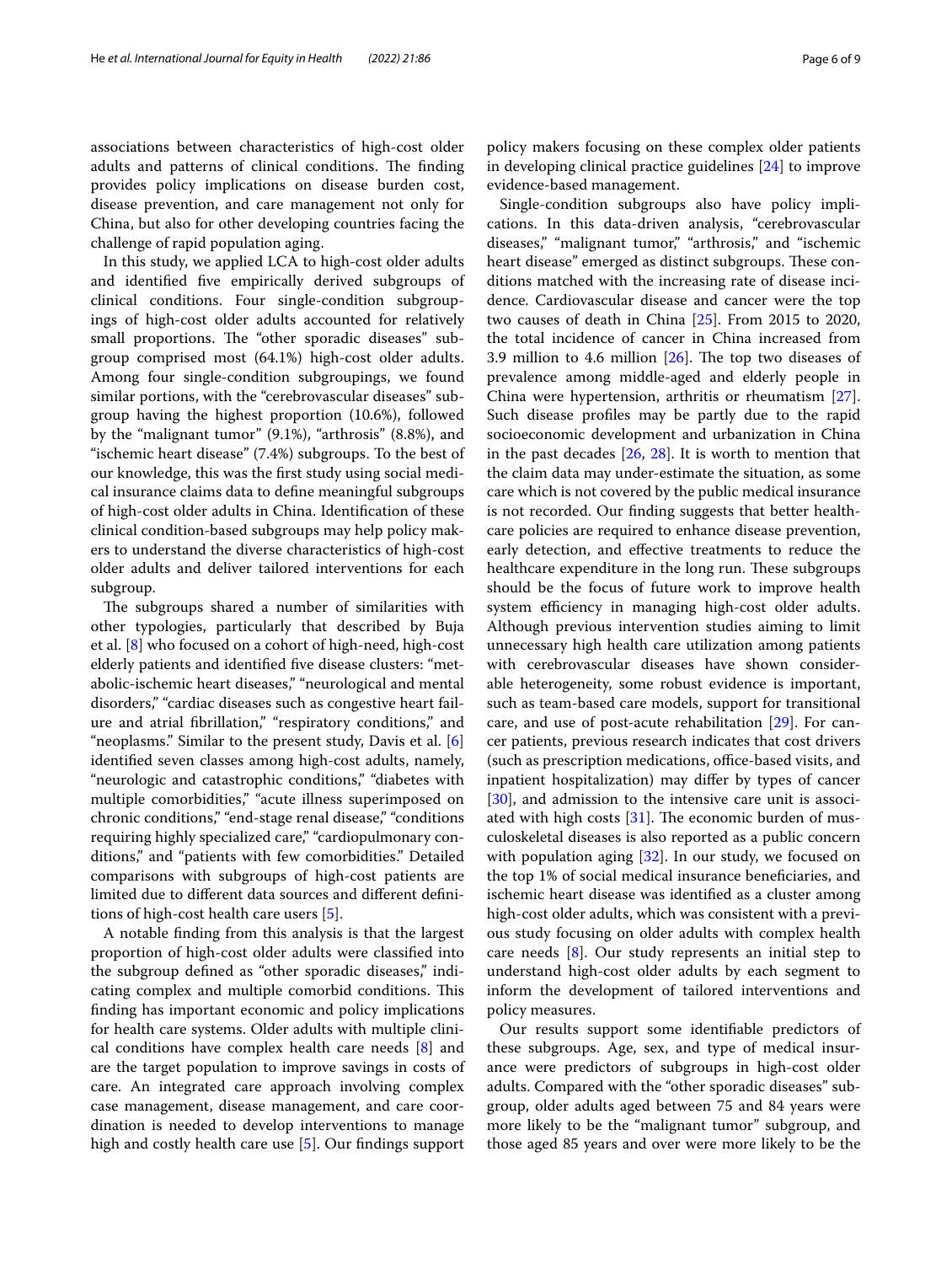"cerebrovascular diseases" and "ischemic heart disease" subgroups. Our fnding is consistent with the fact that a disproportional burden of cancer occurs in people aged 65 years and over [\[33](#page-8-4)]. In addition, our results share a number of similarities with Jin et al.'s fndings that the prevalence of cardiovascular disease increased with age [[34\]](#page-8-5). Women were more likely to be in the "arthrosis" subgroup. This was in good agreement with Oh and Yoon's fnding that the economic burden of musculoskeletal disease per person was heaviest for aged females [[32\]](#page-8-3). Older adults with UEMI were more likely to be in the "cerebrovascular diseases," "malignant tumor," and "ischemic heart disease" subgroups, as compared with the "other sporadic diseases" subgroup. These findings may provide implications for age- and sex-specifc interventions in each subgroup. Another policy consideration supported by our fndings is to narrow the potential beneft inequality between UEMI and URRMI to improve the integration of urban–rural medical insurance systems in China [\[35](#page-8-6)]. Given that we only include three covariates (sex, age, insurance type) in our regression analysis due to data limitation, the results from such analysis should thus be treated with considerable caution. Future studies are warranted to consider other confounders, such as socioeconomic status, health status, health behavior, and residence.

Our fndings provide initial directions for the development of appropriate care management and intervention strategies for high-cost older adults. Future research and policy actions should focus on the identifed subgroups to develop tailored clinical guidelines [[36](#page-8-7)], person-centered integrated care models [[37,](#page-8-8) [38\]](#page-8-9), and high-value health care [\[39\]](#page-8-10). For example, published studies have shown that arthroscopy for osteoarthritis and percutaneous coronary intervention for stable coronary disease are examples of where quality improvement initiatives must focus on encouraging providers to do less [[40](#page-8-11)].

Our research suggests that it is important for healthcare policy makers to pay attention to these subgroups of high-cost older adults, to develop tailored interventions to improve health care services efficiently and efectively. Policy implications may include improving early screening and detection of cardiovascular disease and cancer related risk factors, enhancing care management for older adults with complex needs, and exploring alternative payment approaches to combat rising medical spending.

#### **Limitations**

Several limitations should be noted. First, we focused on the top 1% of patients. It is common to defne highcost health care users, as has been widely used in prior studies [[5,](#page-7-4) [6\]](#page-7-5). Still, in future studies, we encourage the use of multiple defnitions to capture the complexity of high-cost older adults. Second, the use of claims data may mean that some conditions are under-represented  $[41]$  $[41]$  $[41]$ . For example, there may be insufficient data on neurological and mental disorders, which have been reported to represent a large economic burden in China [[42](#page-8-13), [43](#page-8-14)]. We did not include this condition as they were rare in database. China's health care budget allocation was heavily skewed towards somatic diseases, while less than 1% of the total health expenditure was spent on mental disorders  $[44]$  $[44]$ . Third, we only used primary diagnosis to predict high-cost users, which could not refect the co-morbidity conditions which were common in older adults [[8\]](#page-7-7). While it is common to use mutually exclusive clinical conditions in prior literature [[45\]](#page-8-16). Still, we encourage future studies to include and yield further data, for example, the combination of primary diagnosis with procedure diagnosis  $[46]$  $[46]$  to better describe these complex profles. Finally, we only analyzed data from the Shanghai Basic Social Medical Insurance Database, which limited the generalizability of the results to other areas of China.

#### **Strengths**

To the best of our knowledge, this was the frst study using social medical insurance claims data to defne meaningful subgroups of high-cost older adults in China. We used a novel person-centered method, LCA, to identify patterns of clinical conditions within a representative sample of Shanghai Social Medical Insurance benefciaries, which can be replicated in other systems to support the management of subgroups of high-cost older adults.

#### **Conclusions**

This study advances the understanding of profiles among high-cost older adults, distinguishing fve meaningful patterns based on clinical conditions in high-cost older adults. Age, sex, and type of medical insurance were predictors of high-cost older adult subgroups. Profling patterns of clinical conditions among high-cost older adults is potentially useful as a frst step to inform the development of tailored management and interventions strategies. Additional efforts are needed to focus on subgroups and design policy to optimize health care systems.

#### **Abbreviations**

LCA: Latent class analysis; UEMI: Urban Employees' Medical Insurance; URRMI: Urban and Rural Residents' Medical Insurance.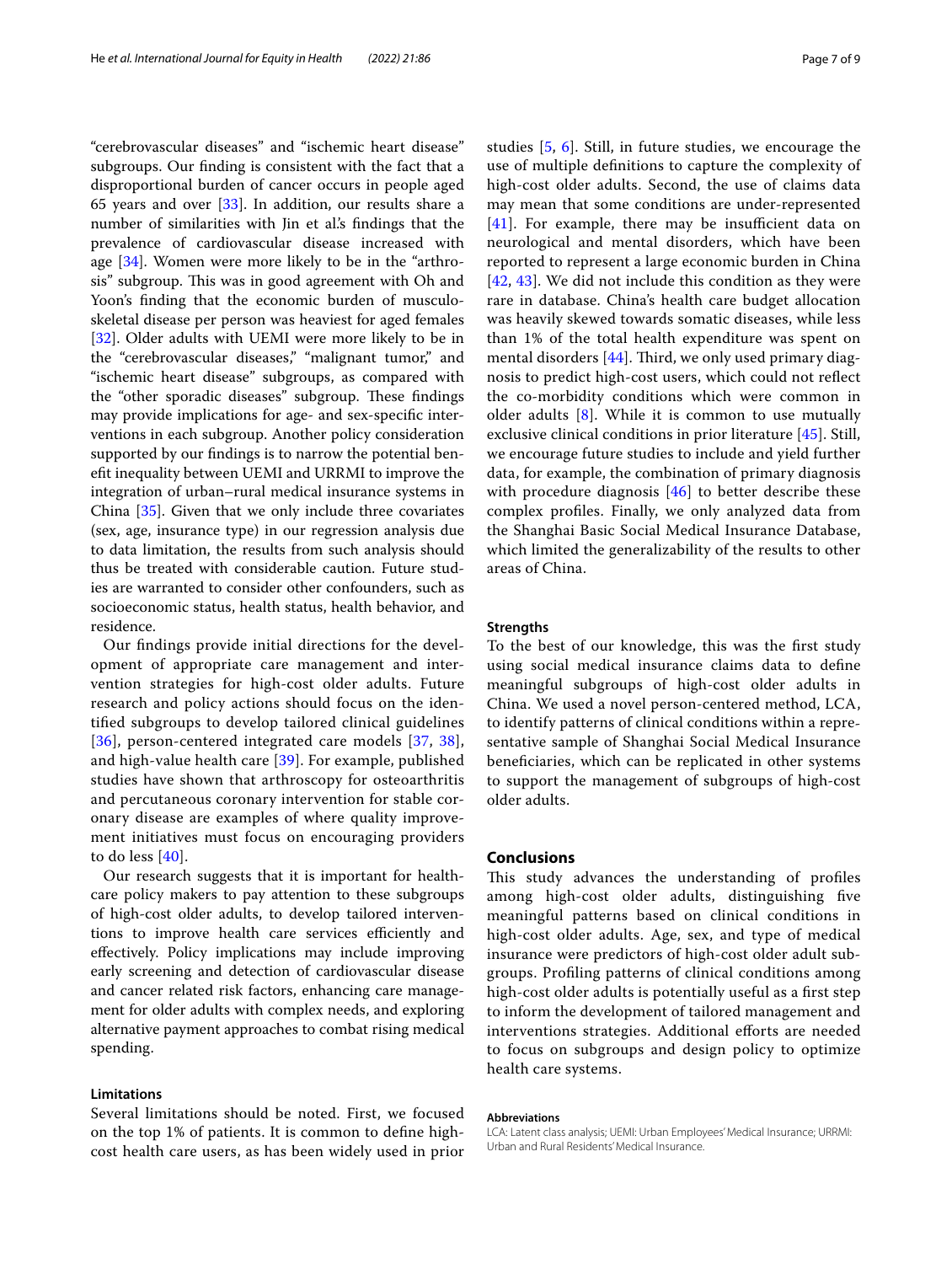#### **Supplementary Information**

The online version contains supplementary material available at [https://doi.](https://doi.org/10.1186/s12939-022-01688-3) [org/10.1186/s12939-022-01688-3](https://doi.org/10.1186/s12939-022-01688-3).

<span id="page-7-22"></span><span id="page-7-21"></span>**Additional fle 1: Supplementary Figure 1.** Selection of high-cost older adults.

**Additional fle 2: Supplementary Table 1.** Selected clinical conditions and related ICD-10 codes.

#### **Acknowledgements**

The authors acknowledge the Data Center of Shanghai Medical Insurance Bureau for sampling and data extraction.

#### **Authors' contributions**

Approvals for this study were obtained by XH, HL and YL; analysis for this study was conducted by XH, YL, with assistance from DL, WW, HL; interpretation of the results and preparation of the manuscript were completed by XH, YL, DL, WW, HL; Review and editing of the manuscript was completed by XH, YL, DL, WW, HL. The author(s) read and approved the fnal manuscript.

#### **Funding**

There is no funding for this study. Dr. Yan Liang reported receiving grants from the Shanghai Science and Technology Commission outside the submitted work (22692113400).

#### **Availability of data and materials**

Aggregate data available upon request.

#### **Declarations**

#### **Ethics approval and consent to participate**

The study was conducted in accordance with the Declaration of Helsinki. Ethical review and approval were waived for this study due to the fact that this was a secondary analysis study and the study used deidentifed data.

#### **Consent for publication**

N/A.

#### **Competing interests**

The authors declare that they have no competing interests.

#### **Author details**

<sup>1</sup> Department of Social Policy, Shanghai Administration Institute, Shanghai, China. <sup>2</sup> School of Nursing, Fudan University, Shanghai, China. <sup>3</sup> School of Social Development and Public Policy, Fudan University, Shanghai, China.

Received: 8 April 2022 Accepted: 14 June 2022 Published online: 20 June 2022

#### **References**

- <span id="page-7-0"></span>1. Kim YJ, Park H. Improving prediction of high-cost health care users with medical check-up data. Big Data. 2019;7:163–75.
- <span id="page-7-1"></span>2. Anderson M, Revie CW, Stryhn H, Neudorf C, Rosehart Y, Li W, Osman M, Buckeridge DL, Rosella LC, Wodchis WP. Defning "actionable" highcosthealth care use: results using the Canadian Institute for Health Information population grouping methodology. Int J Equity Health. 2019;18:171.
- <span id="page-7-2"></span>3. Ng SH, Rahman N, Ang IYH, Sridharan S, Ramachandran S, Wang DD, Tan CS, Toh SA, Tan XQ. Characterization of high healthcare utilizer groups using administrative data from an electronic medical record database. BMC Health Serv Res. 2019;19:452.
- <span id="page-7-3"></span>4. Wammes JJG, van der Wees PJ, Tanke MAC, Westert GP, Jeurissen PPT. Systematic review of high-cost patients' characteristics and healthcare utilisation. BMJ Open. 2018;8:e023113.
- <span id="page-7-4"></span>5. Lee JY, Muratov S, Tarride JE, Holbrook AM. Managing high-cost healthcare users: the international search for efective evidence-supported strategies. J Am Geriatr Soc. 2018;66:1002–8.
- <span id="page-7-5"></span>6. Davis AC, Shen E, Shah NR, Glenn BA, Ponce N, Telesca D, Gould MK, Needleman J. Segmentation of high-cost adults in an integrated healthcare system based on empirical clustering of acute and chronic conditions. J Gen Intern Med. 2018;33:2171–9.
- <span id="page-7-6"></span>7. Singer A, Kosowan L, Katz A, Ronksley P, McBrien K, Halas G, Williamson T. Characterizing patients with high use of the primary and tertiary care systems: a retrospective cohort study. Health Policy. 2020;124:291–7.
- <span id="page-7-7"></span>8. Buja A, Claus M, Perin L, Rivera M, Corti MC, Avossa F, Schievano E, Rigon S, Tofanin R, Baldo V, Boccuzzo G. Multimorbidity patterns in high-need, high-cost elderly patients. PLoS One. 2018;13:e0208875.
- <span id="page-7-8"></span>9. Blumenthal D, Abrams MK. Tailoring complex care management for highneed high-cost patients. JAMA. 2016;316:1657–8.
- <span id="page-7-9"></span>10. Ng SHX, Rahman N, Ang IYH, Sridharan S, Ramachandran S, Wang DD, Khoo A, Tan CS, Feng ML, Toh SAES, Tan XQ. Characterising and predicting persistent high-cost utilisers in healthcare: a retrospective cohort study in Singapore. BMJ Open. 2020;10:e031622.
- <span id="page-7-10"></span>11. Hewner S, Chen CH, Anderson L, Pasek L, Anderson A, Popejoy L. Transitional care models for high-need, high-cost adults in the United States a scoping review and gap analysis. Prof Case Manag. 2021;26:82–98.
- <span id="page-7-11"></span>12. Bilazarian A. High-need high-cost patients: a concept analysis. Nurs Forum. 2021;56:127–33.
- <span id="page-7-12"></span>13. Figueroa JF, Horneffer KE, Riley K, Abiona O, Arvin M, Atsma F, Bernal-Delgado E, Blankart CR, Bowden N, Deeny S, et al. A methodology for identifying high-need, high-cost patient personas for international comparisons. Health Serv Res. 2021;56:1302–16.
- <span id="page-7-13"></span>14. de Alba IGF, Orlando V, Monetti VM, Mucherino S, Gimeno-Miguel A, Vaccaro O, Forjaz MJ, Plou BP, Prados-Torres A, Riccardi G, Menditto E. Comorbidity in an older population with type-2 diabetes mellitus: identifcation of the characteristics and healthcare utilization of high-cost patients. Front Pharmacol. 2020;11:586187.
- <span id="page-7-14"></span>15 Wells TS, Wu LZ, Bhattarai GR, Nickels LD, Rush SR, Yeh CS. Self-reported hearing loss in older adults is associated with higher emergency Department Visits and Medical Costs. Inquiry. 2019;56:46958019896907.
- <span id="page-7-15"></span>16. Figueroa JF, Jha AK. Approach for achieving efective care for high-need patients. JAMA Intern Med. 2018;178:845–6.
- <span id="page-7-16"></span>17. Blumenthal D, Abrams MK. Tailoring complex care management for highneed, high-cost patients. JAMA. 2016;316:1657–8.
- <span id="page-7-17"></span>18. Joynt KE, Figueroa JF, Beaulieu N, Wild RC, Orav EJ, Jha AK. Segmenting high-cost Medicare patients into potentially actionable cohorts. Healthc (Amst). 2017;5:62–7.
- <span id="page-7-18"></span>19. Whitson HE, Johnson KS, Sloane R, Cigolle CT, Pieper CF, Landerman L, Hastings SN. Identifying patterns of multimorbidity in older Americans: application of latent class analysis. J Am Geriatr Soc. 2016;64:1668–73.
- <span id="page-7-19"></span>20. Rinehart DJ, Oronce C, Durfee MJ, Ranby KW, Batal HA, Hanratty R, Vogel J, Johnson TL. Identifying subgroups of adult superutilizers in an urban safety-net system using latent class analysis implications for clinical practice. Med Care. 2018;56:E1–9.
- <span id="page-7-20"></span>21. Dziak JJ, Lanza ST, Tan XM. Effect size, statistical power, and sample size requirements for the bootstrap likelihood ratio test in latent class analysis. Struct Equ Model. 2014;21:534–52.
- <span id="page-7-23"></span>22. Carragher N, Adamson G, Bunting B, McCann S. Subtypes of depression in a nationally representative sample. J Afect Disord. 2009;113:88–99.
- <span id="page-7-24"></span>23. Nylund KL. Latent transition analysis: modeling extensions and an application to peer victimization. Los Angeles: University of California; 2007.
- <span id="page-7-25"></span>24. Boyd C, Smith CD, Masoudi FA, Blaum CS, Dodson JA, Green AR, Kelley A, Matlock D, Ouellet J, Rich MW, et al. Decision making for older adults with multiple chronic conditions: executive summary for the American geriatrics society guiding principles on the care of older adults with multimorbidity. J Am Geriatr Soc. 2019;67:665–73.
- <span id="page-7-26"></span>25. Xi B, Liu FC, Hao YC, Dong HB, Mi J. The growing burden of cardiovascular diseases in China. Int J Cardiol. 2014;174:736–7.
- <span id="page-7-27"></span>26. Zhou J, Yang W, Liu Q. Cancer challenges worldwide and in China: preparing for the inevitable. Sci China Life Sci. 2022;65:442–4.
- <span id="page-7-28"></span>27. Fan ZY, Yang Y, Zhang CH, Yin RY, Tang L, Zhang F. Prevalence and patterns of comorbidity among middle-aged and elderly people in china: a crosssectional study based on CHARLS Data. Int J Gen Med. 2021;14:1449–55.
- <span id="page-7-29"></span>28. Yan RH, Li W, Yin L, Wang Y, Bo J, P-C Investigators. Cardiovascular diseases and risk-factor burden in urban and rural communities in high-, middle-,